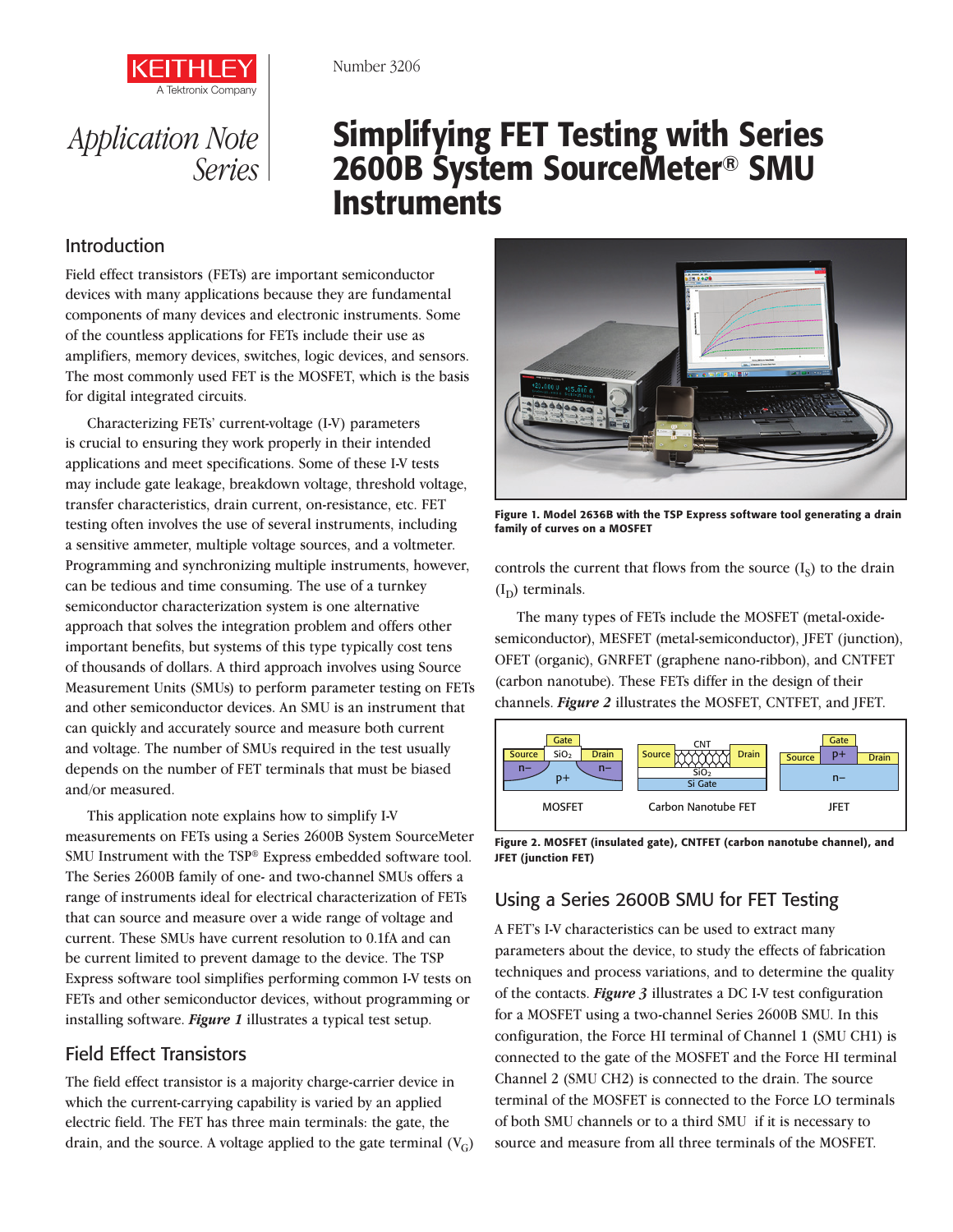

Figure 3. MOSFET test configuration using two SMU channels

Once the device is set up and connected to the SMU, the control software must be configured to automate the measurements, such as with the TSP Express software tool embedded into Series 2600B SMUs. As shown in *Figure 4*, it's simple to connect the instrument to any computer with the supplied Ethernet cable. Entering the IP address of the SMU into the URL line of any web browser will open the instrument's web page. From that page, the user can launch TSP Express and configure the desired test using the project wizard. These tests, or projects, can be saved and recalled for future use.



Figure 4. Connecting a Series 2600B SMU to a computer

A common I-V test performed on a MOSFET is the drain family of curves  $(V_{DS}I_D)$ . With this test, SMU CH1 steps the gate voltage  $(V_G)$  while SMU CH2 sweeps the drain voltage  $(V_D)$  and measures the resulting drain current  $(I_D)$ . Once the two SMUs are configured to perform the test, the data can be generated and plotted on the screen in real time. *Figure 5* shows a screen capture of a MOSFET drain family of curves created by using the two-channel Model 2636B SMU with the TSP Express software. This I-V data can be exported directly to a .csv file with a single button click, then imported into a spreadsheet for further analysis.

The data in the software can also be displayed in a table view (*Figure 6*). For each SMU channel, the current, voltage, and time appear in the table. This data can also be saved to a file.

Without changing connections to the device, the TSP Express software allows users to perform other common I-V



Figure 5. Screen capture of MOSFET drain family of curves measured by the two-channel Model 2636B using TSP Express software



Figure 6. MOSFET I-V curve data displayed in a table in TSP Express



Figure 7. Drain current as a function of the gate voltage of a MOSFET generated by the Model 2636B and the TSP Express software

FET tests such as the Drain Current  $(I_D)$  as a function of Gate Voltage  $(V_G)$ . For this test, the gate voltage is swept and the resulting drain current is measured at a constant drain voltage. *Figure* 7 shows the results of an  $I_D-V_G$  curve at a constant drain voltage. However, in this case, the generated data was